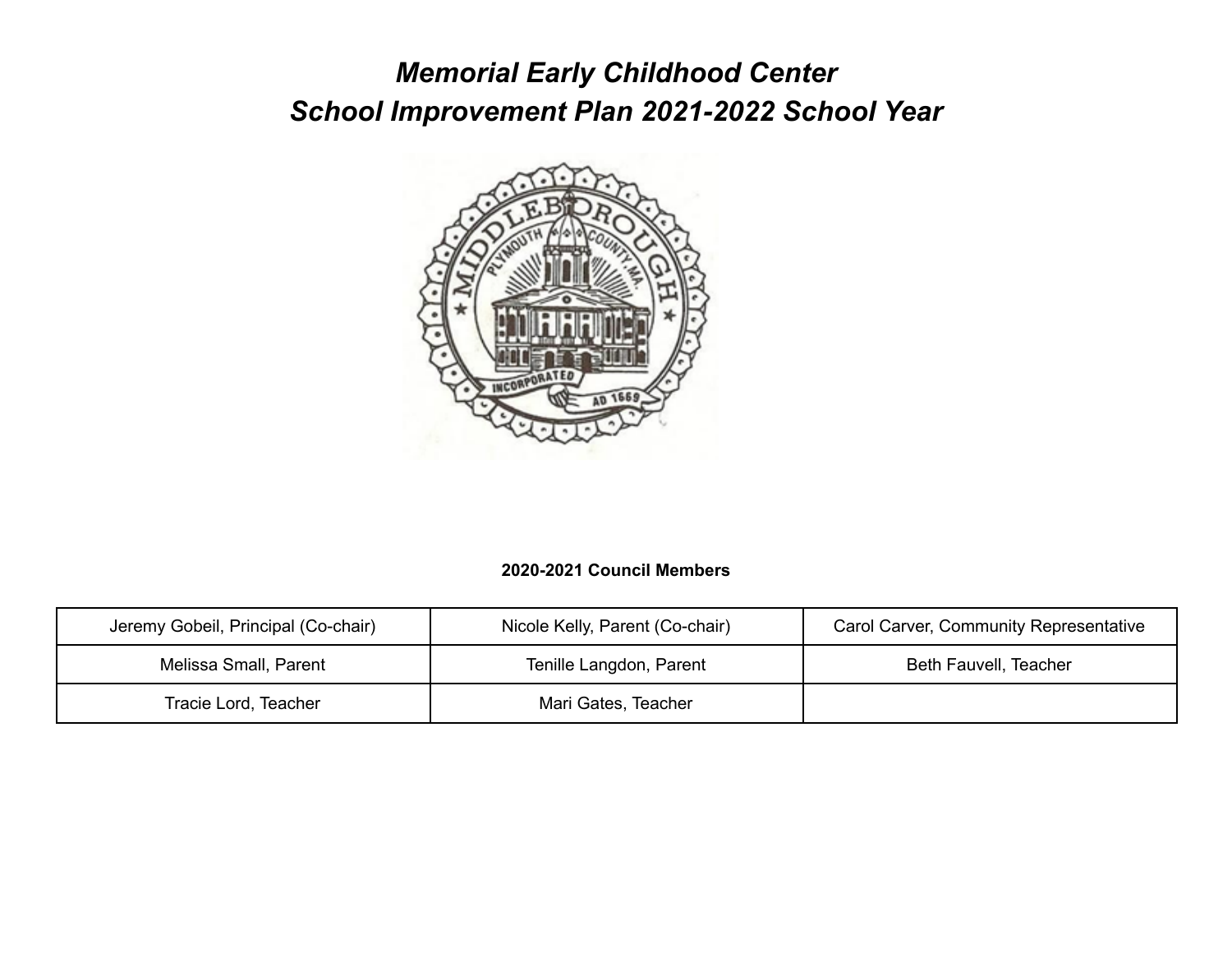

Our vision at the Memorial Early Childhood Center (MECC) is to work together as an entire school community to provide an environment where students grow in confidence, build their independence and develop a love of learning. We encourage MECC students to ask a lot of questions and explore their surroundings while we assist them in building their background knowledge and expanding their inquisitive minds. Our goal is to have students leave MECC with a strong foundation of skills that they will build upon as they move through the Middleborough Public Schools.

In addition, we envision our students being productive young citizens who understand the importance of being responsible for their actions, understand and appreciate differences, and demonstrate respectful behaviors. Our students will develop a strong understanding of what this means through various social emotional instruction and resources, such as our Bucket Filler Program, Whole Body Listening, Responsive Classroom practices, and our Word of the Month Program. MECC students will learn how to work together cooperatively while demonstrating respect, independence and an appreciation for others.

#### Administrative Summary:

Like the rest of the world, the Memorial Early Childhood Center experienced a year like no other. The Covid pandemic forced us to shift our thinking and practices to provide a new type of education while ensuring the well being of our students and staff and their families. We had to be creative, flexible, thoughtful, patient and resourceful in designing plans to teach during this time of great uncertainty and angst. The hope is that as we return to a new normal, with restrictions lessening we can get back to the goals that were ultimately created for the 2020-2021 school year.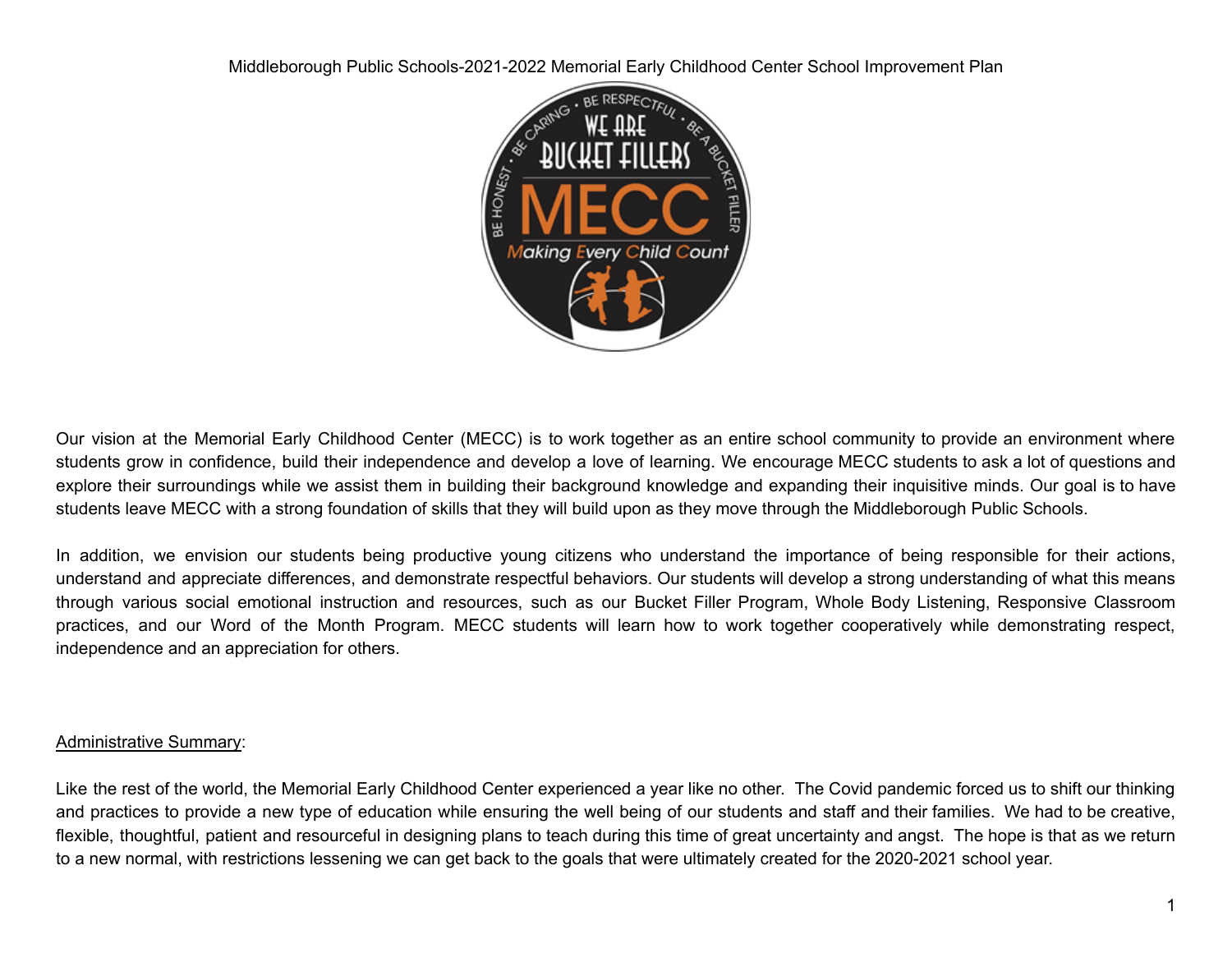Going forward, there will be a significant focus on Social Emotional Learning Competencies. We are charged with getting "back to normal" and we recognize the need to focus on the well being of all involved in the education of our students. Educators continue to build their instructional routines and strategies to better support all learners so they are readily available to learn and engage in the classroom environment with success.

While we were limited in our ability to engage in SEL professional development, staff have focused on the social emotional being of our students. Staff were forced to be reflective and responsive to the needs of our students and their families. As our instructional practices changed to acknowledge the significant increase in family contact and communication, staff developed skills as needed. This work will continue through our monthly staff and PLC meetings during the upcoming school year. Next year, MECC faculty will further demonstrate the importance of developing a *Responsive Classroom* community by implementing all or some components of Morning Meeting. We will also provide common language and expectations throughout our school in accordance with our efforts to implement Positive Behavior Intervention and Support (PBIS). In addition, our school will continue the work of implementing Zones of Regulation on a more consistent basis with the assistance of our School Adjustment Counselor. MECC will continue to capitalize on embedding this conceptual framework with all students.

Through effective Professional Learning Communities, Kindergarten teachers will be fully engaged as a team with implementing various components of our new literacy initiative. Our Literacy Coach has trained our teachers in assessing students using the Benchmark Assessment System (BAS), Reading and Writer's Workshop as well as shared reading. This literacy model supports differentiated and tiered instruction to meet students where they are performing within grade level standards. While the pandemic slowed this process down, we recognize the effectiveness of this model and we will get back to implementing the components of the Lesley Literacy Model.

Preschool teachers continue to enhance their transitioning protocols. As a team, they are working collaboratively with local daycares, Head Start Programs and Early Intervention (EI) to support students transitioning from EI to our preschool as well as transitioning our preschool students to kindergarten. They also continue to develop their social emotional instructional practices to best support all learners. Our Preschool staff have also been working with a coach from the Building Equitable Supports for Children with Disabilities initiative which "is designed to help school districts by creating a professional community that centers equitable support as a key to successful inclusion in their early childhood programs."

| Middleborough Public Schools Strategic Objectives             |                                                                |                                                                |  |  |
|---------------------------------------------------------------|----------------------------------------------------------------|----------------------------------------------------------------|--|--|
| A) Culture of Innovation and Achievement                      | B) Culture of Excellence                                       | (C) Culture of Well-Being                                      |  |  |
| Continue to make data-informed decisions to improve           | Develop and nurture a positive culture wherein high            | Plan, develop, and implement programs and protocols which      |  |  |
| achievement for all students within an innovative environment | expectations for students, faculty, and staff achievement are  | will continue to positively impact the social-emotional growth |  |  |
| supported by 21st Century facilities.                         | articulated, realized, and celebrated by the entire community. | and well-being of all members of the school community.         |  |  |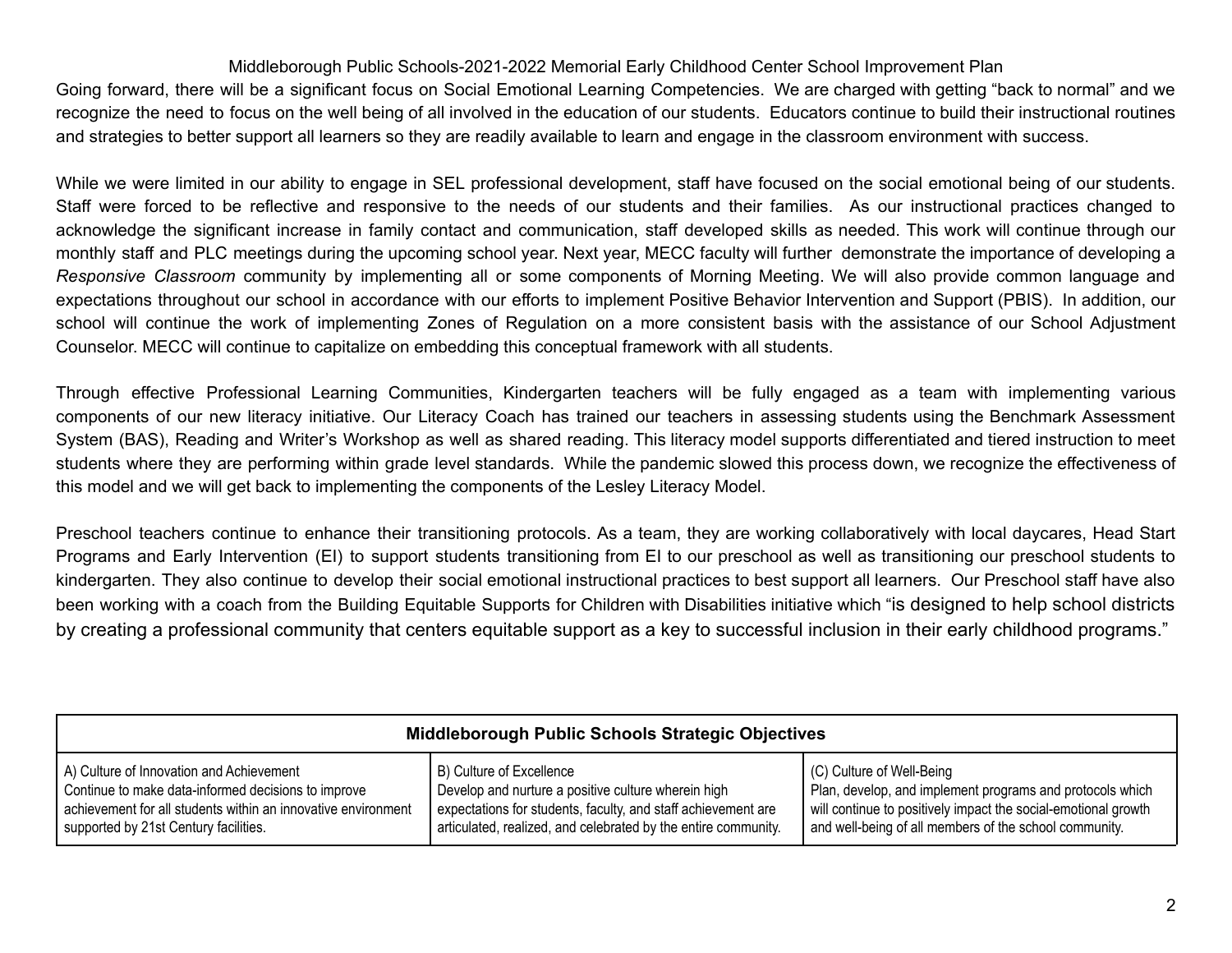## **Goal 1:**

Through a comprehensive partnership with Lesley University, we will enhance our literacy instruction and overall student performance in English Language Arts **District Objective:** *Culture of Innovation and Achievement*

| <b>Action Plan/Improvement</b><br><b>Strategies</b>                                                                                                         | <b>Person(s) Responsible</b><br>for Implementation                                       | <b>Timeline</b> | <b>Measurements and</b><br><b>Outcomes</b>                                                                                                                                                                                                                                       | <b>Resource(s) and/or Funding Source</b>                                                                       |
|-------------------------------------------------------------------------------------------------------------------------------------------------------------|------------------------------------------------------------------------------------------|-----------------|----------------------------------------------------------------------------------------------------------------------------------------------------------------------------------------------------------------------------------------------------------------------------------|----------------------------------------------------------------------------------------------------------------|
| Continue to implement and adapt<br>the Lesley's Literacy Professional<br>Development Model for Cohort I<br>and Cohort II.                                   | Administration, Literacy<br>Coaches, Instructional Coach,<br><b>Grade Level Teachers</b> | 2020-2022       | Additional materials purchased to<br>$\bullet$<br>support coaching and learning<br>Fine tune instructional practices<br>$\bullet$<br>as it relates to Reader's and<br>Writer's Workshop Model<br>Continue coaching and training<br>$\bullet$<br>throughout the year              | Funding for the professional resources and<br>$\bullet$<br>training                                            |
| Continue year three of training for<br>our Literacy Coach in order to fulfill<br>professional development<br>responsibilities through Lesley<br>University. | Principal, Director of<br>Curriculum, Literacy Coach                                     | 2021-2022       | Weekly/monthly trainings take<br>$\bullet$<br>place with Cohort groups<br>Coaching coursework and<br>$\bullet$<br>professional development<br>offerings are attended and<br>scheduled<br>Adjust training schedules to<br>$\bullet$<br>reflect school closings due to<br>COVID19. | Funding for Lesley Literacy Collaborative<br>$\bullet$<br>Membership                                           |
| Establish a literacy coaching<br>schedule to reflect teaching and<br>training of staff on a<br>bi-weekly/monthly basis.                                     | Principal, Directory of<br>Curriculum, Literacy Coach,<br><b>Teachers</b>                | 2020-2022       | Coaching schedule outlined and<br>$\bullet$<br>implemented<br>Coaching time is embedded<br>within the school hours                                                                                                                                                               | Coaching Time<br>$\bullet$<br><b>Budget to Maintain Staffing</b><br>$\bullet$                                  |
| Continue implementation of<br><b>DIBELS</b> 8th edition assessment<br>tool and progress monitor early<br>literacy skills between benchmark<br>periods.      | Principal, Instructional Coach,<br>Lead Teachers and Classroom<br><b>Teachers</b>        | 2020-2022       | Progress monitoring takes place<br>as needed<br>Database reflects students<br>$\bullet$<br>overall performance in literacy<br><b>MECC Early Literacy</b><br>$\bullet$<br>Assessment Tool-Kindergarten                                                                            | Budget for DIBELS 8th edition<br>Access to DIBELS database-University of<br>Oregon<br>Grade Level Meeting time |
| Continue to embed age<br>appropriate common vocabulary<br>within preschool curriculum as<br>aligned to Lesley Literacy Model.                               | Principal, Literacy Coach,<br>Instructional Coach, Lead<br>Teachers and Teachers         | 2020-2022       | Preschool teachers engage in<br>$\bullet$<br>literacy professional<br>development where applicable<br>Common vocabulary is taught<br>and used in alignment with                                                                                                                  | Professional Development Days<br>Monthly Meeting Time<br>Funding for Resources Needed                          |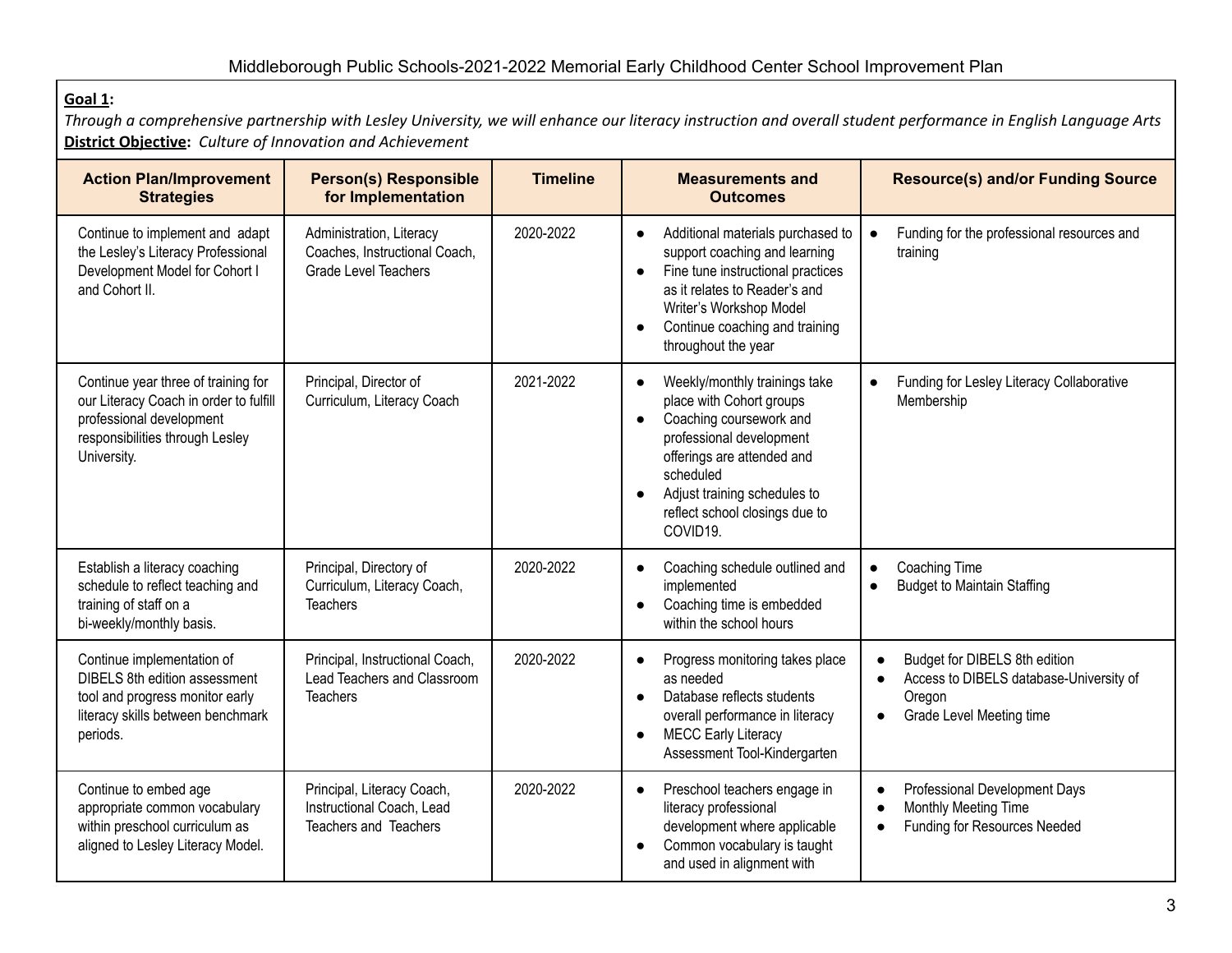|                                                                                                    |                     |           | Lesley Literacy Model                                                                                                                |                                                               |
|----------------------------------------------------------------------------------------------------|---------------------|-----------|--------------------------------------------------------------------------------------------------------------------------------------|---------------------------------------------------------------|
| Maintain Monthly PLC Meetings to<br>focus on school or district<br>program/curriculum initiatives. | Principal, Teachers | 2020-2022 | Teachers engaged in PLC<br>meetings based on school/district<br>content areas monthly<br>Meeting Agendas<br>Learning Outcomes Shared | Professional Development resources to<br>support focus areas. |

| Goal 2:<br><b>District Goal:</b><br>Culture of Innovation and Achievement                                                                                          | To maintain best teaching and assessment practices that focus on student success and achievement. |                 |                                                                                                                                                                                                                                                                                                                                                                                          |                                                                                                                                                                                   |
|--------------------------------------------------------------------------------------------------------------------------------------------------------------------|---------------------------------------------------------------------------------------------------|-----------------|------------------------------------------------------------------------------------------------------------------------------------------------------------------------------------------------------------------------------------------------------------------------------------------------------------------------------------------------------------------------------------------|-----------------------------------------------------------------------------------------------------------------------------------------------------------------------------------|
| <b>Action Plan/Improvement</b><br><b>Strategies</b>                                                                                                                | Person(s) Responsible for<br>Implementation                                                       | <b>Timeline</b> | <b>Measurements and Outcomes</b>                                                                                                                                                                                                                                                                                                                                                         | <b>Resource(s) and/or</b><br><b>Funding Source</b>                                                                                                                                |
| Hire an additional preschool special<br>education teacher and<br>paraprofessional for compliance with<br>state regulations regarding instructional<br>group size   | Principal, Director of PPS, Sped.<br>Coordinator, Preschool Team,<br>Paraprofessional             | 2020-2022       | Additional preschool classroom is<br>$\bullet$<br>approved and supported by School<br>Committee<br>Students are enrolled in new classroom                                                                                                                                                                                                                                                | <b>District Funding</b><br>$\bullet$<br><b>Grant Funding</b><br>$\bullet$<br>Classroom<br>Resources-teaching<br>materials and furniture                                           |
| Maintain Response to Intervention<br>(RTI) practices to support all students.                                                                                      | Administration, Instructional Coach,<br>Lead Teachers, Teachers and<br>Paraprofessionals          | 2020-2022       | Interventions provided for struggling<br>$\bullet$<br>students at least 3-5 times a week<br>• RTI is scheduled in each classroom and<br>implemented with fidelity<br>Observations of RTI in action and teacher<br>meetings with administration<br>Progress Monitoring and Benchmark Data<br>shows an increase in student skills<br>Schedule for intervention implementation<br>$\bullet$ | Intervention kits and<br>$\bullet$<br>materials<br>Leveled libraries<br>$\bullet$<br>Preschool aged<br>$\bullet$<br>materials needed for<br>struggling readers in<br>Kindergarten |
| Continue to be reflective in analyzing<br>student assessment data, share best<br>practices and plan interventions and/or<br>enrichment at least three times a year | Principal, Instructional Coach, Lead<br>Teachers, Classroom Teachers, and<br><b>Support Staff</b> | 2020-2022       | Conduct data meetings three times a year<br>$\bullet$<br>Identify focus areas of instruction for RTI<br>Tiered Instructional groups meet daily<br>$\bullet$                                                                                                                                                                                                                              | Substitute Coverage<br>$\bullet$<br>Database<br>$\bullet$                                                                                                                         |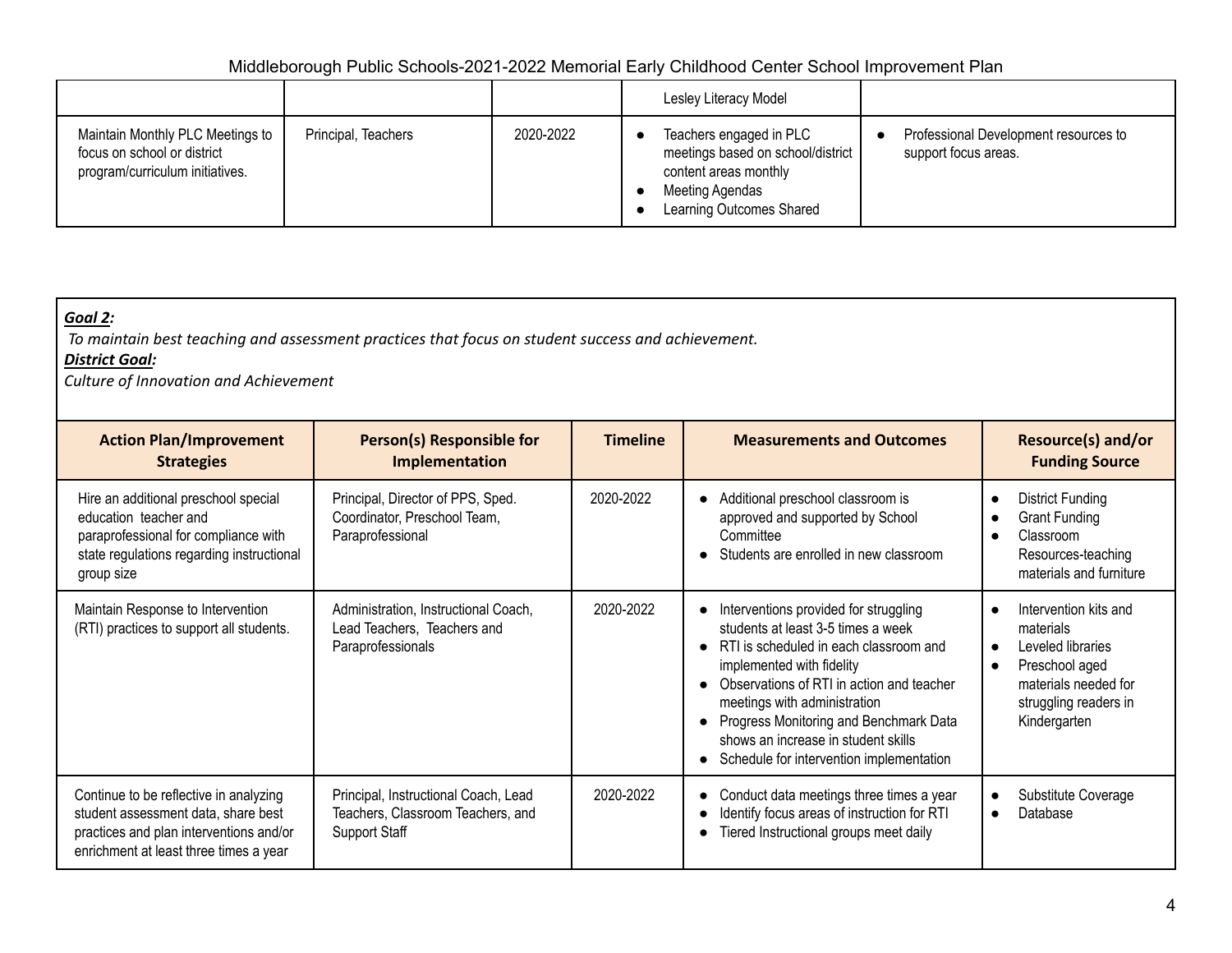| Continue to enhance the co-teaching<br>model within our inclusive and EL<br>classrooms                                                                         | Administration, Director of Pupil<br>Personnel Services, SPED<br>Coordinator, Special Education<br>Teachers and Inclusion Classroom<br>Teachers, Paraprofessionals, SACs<br>EL Instructor | 2020-2022 | • Classroom observations of co-teaching<br>models<br>• Common Planning Time is embedded in<br>schedule<br>• Co-teaching models are implemented,<br>observed and evaluated<br>Co-taught lessons are reflected in lesson<br>$\bullet$<br>plans                                                                                  | Scheduled time for<br>$\bullet$<br>planning<br><b>RISE Training</b><br>$\bullet$<br>Professional<br>$\bullet$<br>Development |
|----------------------------------------------------------------------------------------------------------------------------------------------------------------|-------------------------------------------------------------------------------------------------------------------------------------------------------------------------------------------|-----------|-------------------------------------------------------------------------------------------------------------------------------------------------------------------------------------------------------------------------------------------------------------------------------------------------------------------------------|------------------------------------------------------------------------------------------------------------------------------|
| Enhance instructional strategies and<br>structures to support EL population                                                                                    | Administration, EL Teacher, Classroom<br>Teachers, Director of Curriculum and<br>Instruction                                                                                              | 2020-2022 | Effective instructional strategies for ELs<br>$\bullet$<br>are identified, implemented and reviewed<br>for effectiveness on a monthly basis<br>• Common Planning Time is structured for<br>EL teacher and classroom teacher to plan                                                                                           | Professional<br>$\bullet$<br>Development<br>funding/offerings<br>Time to collaborate<br>$\bullet$                            |
| Engage in further conversations with<br>our EL families to better support our<br>EL learners as they enter school.                                             | Administration, EL Teacher, Classroom<br>Teachers, Director of Curriculum and<br>Instruction                                                                                              | 2020-2022 | • Interviews with families are comprehensive<br>and welcoming to gain insight on cultural<br>traditions and norms<br><b>Family Questionnaire</b><br>• A plan is developed to support students<br>and families such as, needed translations,<br>understanding and an appreciation of<br>cultural norms, scheduled meetings and | Ability to translate<br>$\bullet$<br>documents<br><b>Funding for Translators</b><br>$\bullet$<br>to be present, if needed    |
| Streamline basic skills and concepts<br>for end of year preschool<br>assessments.                                                                              | Principal, Special Education<br>Administrator, Preschool Teachers,<br>Lead Teachers                                                                                                       | 2020-2022 | Assessments are adjusted and<br>$\bullet$<br>streamlined to be more effective<br>Assessments are implemented and<br>$\bullet$<br>reviewed for effectiveness and purpose                                                                                                                                                       | Monthly Grade Level or<br>$\bullet$<br>PLC meeting time                                                                      |
| Continue Child Study Team (CST)<br>meetings, using data to analyze<br>student performance, share best<br>practices and plan interventions and/or<br>enrichment | Administration, Teachers, Instructional<br>Coach, Support Staff                                                                                                                           | 2020-2022 | Improved instructional practices in the<br>$\bullet$<br>classroom<br>Student progress is achieved in area of<br>concern<br>Regular meetings take place<br>$\bullet$                                                                                                                                                           | Substitute for meeting<br>$\bullet$<br>coverage                                                                              |
| Provide quality professional<br>development offerings to<br>paraprofessionals to support the Child<br>Development Associate, (CDA).                            | Administration, Special Education<br>Department, Literacy Coaches and<br>Paraprofessionals                                                                                                | 2020-2022 | Professional Development in First Aide,<br>$\bullet$<br>CPR are offered<br>Attendance and agendas for yearly PD<br>$\bullet$<br>Days<br>First Aid and CPR certification obtained<br>Related Training is provided as<br>recommended                                                                                            | Professional<br>$\bullet$<br>Development Days<br>Funding for<br>$\bullet$<br>Recertification                                 |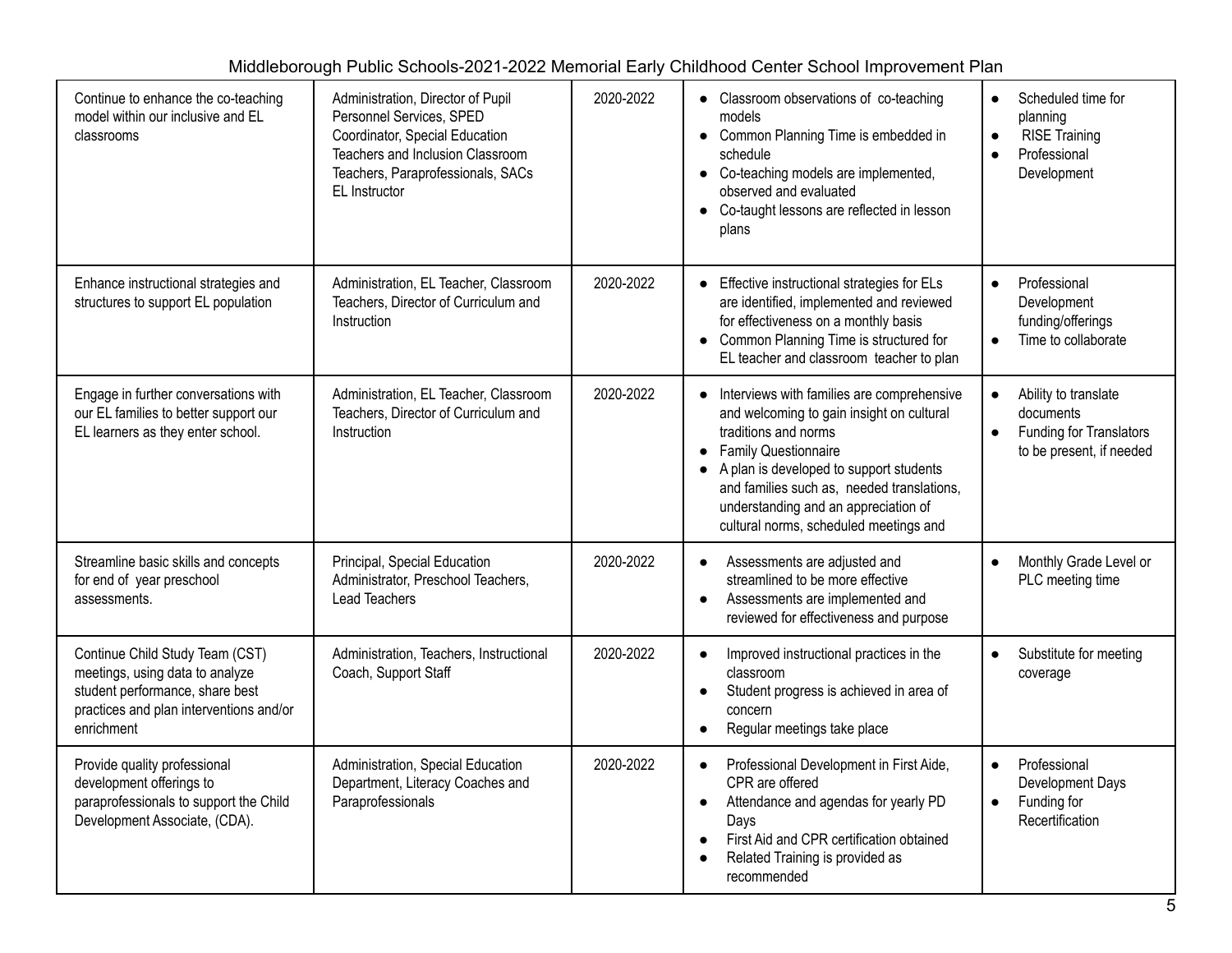| Enhance Paraprofessional's skill set<br>and awareness of literacy intervention<br>and supports | Principal, Special Education Teacher,<br>Director of Pupil Personnel, Director of<br>Curriculum, Instructional Coach,<br><b>Teachers and Paraprofessionals</b> | 2020-2022 | Professional Development opportunities<br>are offered with a focus on literacy support<br>and awareness of reading and writing<br>instruction<br>Paraprofessionals attendance at PD and<br>application of skills learned within the<br>classroom setting | Professional<br>Development Days<br>Training materials<br>and/or resources |
|------------------------------------------------------------------------------------------------|----------------------------------------------------------------------------------------------------------------------------------------------------------------|-----------|----------------------------------------------------------------------------------------------------------------------------------------------------------------------------------------------------------------------------------------------------------|----------------------------------------------------------------------------|
|------------------------------------------------------------------------------------------------|----------------------------------------------------------------------------------------------------------------------------------------------------------------|-----------|----------------------------------------------------------------------------------------------------------------------------------------------------------------------------------------------------------------------------------------------------------|----------------------------------------------------------------------------|

Goal 3: To continue to align and implement curriculum, instruction, and assessment in mathematics to ensure improvement and growth with all students. *District Objective: Culture of Innovation and Achievement*

| <b>Action</b><br>Plan/Improvement<br><b>Strategies</b>                                                                                                                                       | <b>Person(s) Responsible</b><br>for Implementation                                | <b>Timeline</b> | <b>Measurements and</b><br><b>Outcomes</b>                                                                                                                                                                                                                                                      | <b>Resource(s) and/or Funding Source</b>                                                                          |
|----------------------------------------------------------------------------------------------------------------------------------------------------------------------------------------------|-----------------------------------------------------------------------------------|-----------------|-------------------------------------------------------------------------------------------------------------------------------------------------------------------------------------------------------------------------------------------------------------------------------------------------|-------------------------------------------------------------------------------------------------------------------|
| Continue to implement<br>Guided Math three-four<br>times a week.                                                                                                                             | Principal, Lead<br>Teachers, Instructional<br>Coach, Classroom<br><b>Teachers</b> | 2020-2022       | Implementation of<br>$\bullet$<br>Guided Math takes place<br>a minimum of two-three<br>times a week.<br>Colleagues observing<br>$\bullet$<br>Math Workshop Model<br>and share ideas and<br>resources<br>Implementation of Tiered<br>$\bullet$<br>levels of math instruction<br>3-5 times a week | Substitute coverage for observations<br>Periodic meeting time to assess effectiveness, logistics and<br>resources |
| Ensure teachers have<br>continued access to<br>quality professional<br>materials and resources<br>to effectively implement<br>the Math Workshop<br>Model and to differentiate<br>instruction | Administration, Lead<br>Teachers, Instructional<br>Coach, Teachers                | 2020-2022       | Observational evidence<br>$\bullet$<br>of improved differentiated<br>instruction and use of the<br>workshop model<br>Math materials, games<br>$\bullet$<br>and resources available<br>for staff                                                                                                 | Funding for professional resources, hands-on materials<br>Math Units of Study<br>PLC Time, Make and Take          |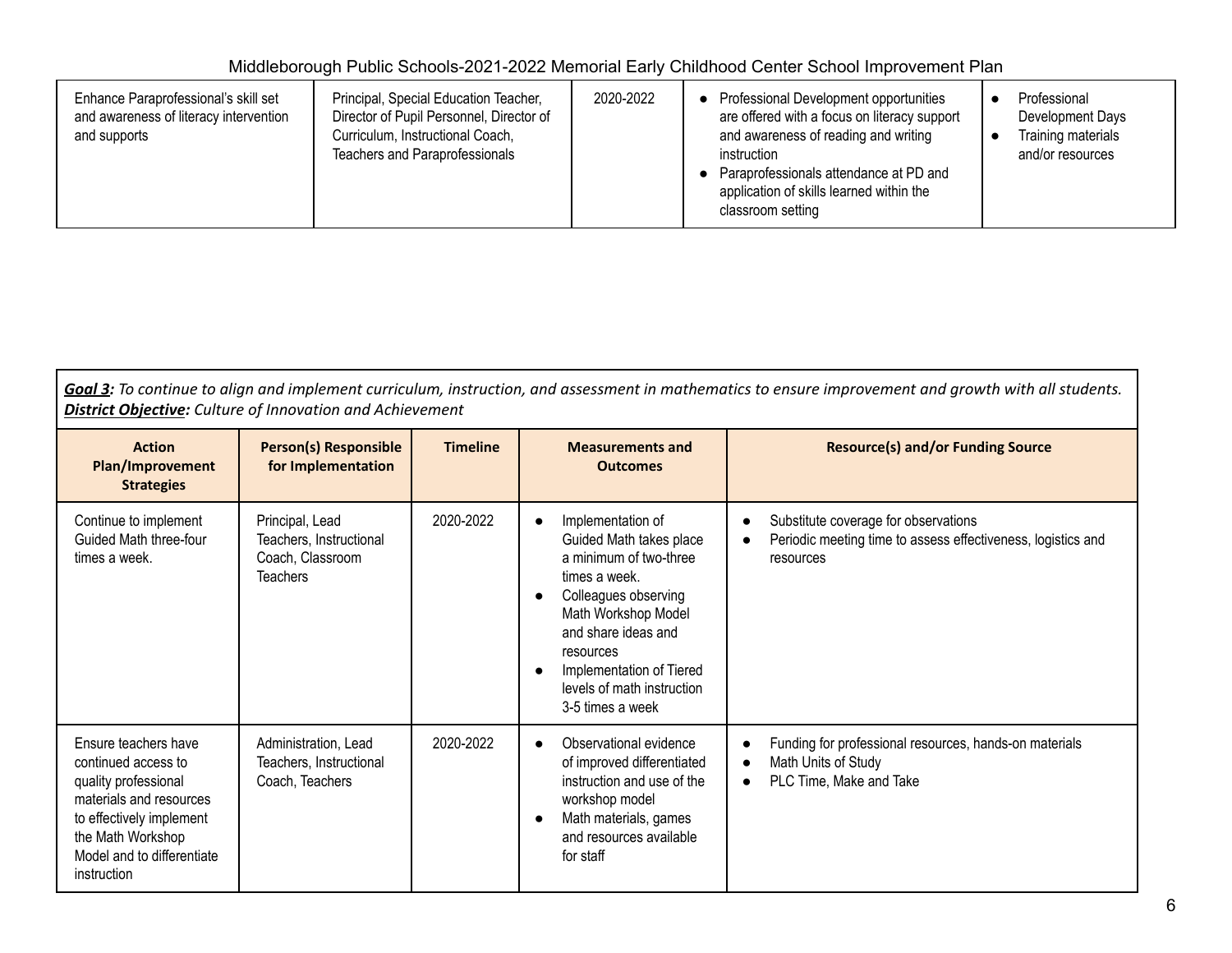# *Goal 4:*

Ensure alignment and implementation of curriculum and instruction with the Massachusetts Science and Technology/Engineering Standards.

*District Objective: Culture of Innovation and Achievement*

| <b>Action</b><br><b>Plan/Improvement</b><br><b>Strategies</b>                                                    | Person(s)<br><b>Responsible for</b><br>Implementation                                                                                 | <b>Timeline</b> | <b>Measurements and</b><br><b>Outcomes</b>                                                                                                                   | <b>Resource(s) and/or Funding Source</b>                                                                                                                                  |
|------------------------------------------------------------------------------------------------------------------|---------------------------------------------------------------------------------------------------------------------------------------|-----------------|--------------------------------------------------------------------------------------------------------------------------------------------------------------|---------------------------------------------------------------------------------------------------------------------------------------------------------------------------|
| Finish creating science<br>units aligned with<br>curriculum maps for<br>kindergarten and<br>preschool            | Principal, Director of<br>Curriculum and<br><b>Teachers</b>                                                                           | 2020-2022       | • Science units and<br>resources are developed<br>and implemented<br>Science lessons are<br>observed through<br>classroom walkthroughs<br>and reflected upon | Planning time via PLC, Grade Level, or professional development days<br>Resources and materials to support units of instruction<br>Science curriculum maps by grade level |
| Continue to enhance our<br>science lessons and<br>resources to support<br>hands-on inquiry based<br>experiments. | Director of<br>Curriculum, Principal<br>and Grade Level<br><b>Teachers</b>                                                            | 2020-2022       | Science instructional<br>materials are purchased<br>and used in alignment<br>with the grade level<br>science units                                           | Scholastic Science Spin<br>$\bullet$<br>Discovery Education<br><b>Mystery Science</b><br>$\bullet$<br>Science Curriculum Maps and Units of Instruction                    |
| Maintain MECC STEAM<br>Week as an annual event                                                                   | Principal, Teachers,<br>Director of<br>Curriculum.<br>Technology<br>Department,<br>Celebration's<br>Committee, and<br><b>Teachers</b> | 2020-2022       | STEAM week is planned<br>organized and identified<br>Hands-on science<br>lessons are organized in<br>relation to the acronym<br><b>STEAM</b>                 | Funding for STEAM week materials<br>$\bullet$<br><b>Celebrations Committee Meetings</b><br>$\bullet$                                                                      |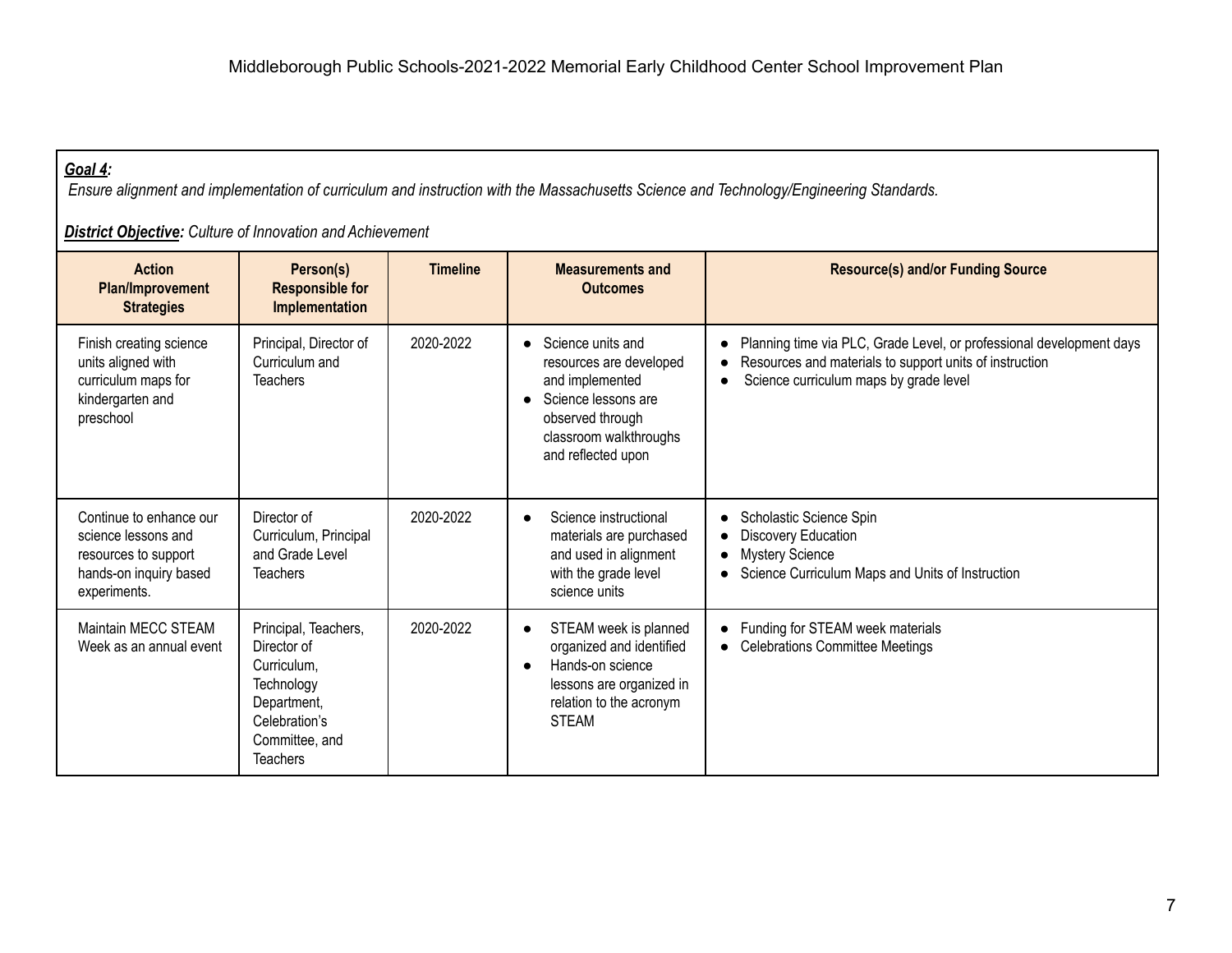| Goal 5: Improve student performance by developing comprehensive family and community partnerships.<br><b>District Objective:</b> Culture of Well-Being |                                                                                                                  |                 |                                                                                                                                                                                                                                                                                        |                                                                                        |  |
|--------------------------------------------------------------------------------------------------------------------------------------------------------|------------------------------------------------------------------------------------------------------------------|-----------------|----------------------------------------------------------------------------------------------------------------------------------------------------------------------------------------------------------------------------------------------------------------------------------------|----------------------------------------------------------------------------------------|--|
| <b>Action Plan/Improvement Strategies</b>                                                                                                              | <b>Person(s) Responsible for</b><br><b>Implementation</b>                                                        | <b>Timeline</b> | <b>Measurements and Outcomes</b>                                                                                                                                                                                                                                                       | Resource(s) and/or<br><b>Funding Source</b>                                            |  |
| Continue to increase access for families to<br>resources available within the community and<br>school district                                         | Administration, Family Resource Coordinator,<br>School Psychologist, Special Education<br>Department             | Ongoing         | Ensure resources/pamphlets<br>$\bullet$<br>available at main lobby, in office, and<br>conference rooms<br>Continued improvement of website to<br>$\bullet$<br>include links and information for<br>parents<br>Self-Help family programs offered in<br>$\bullet$<br>preschool (2x year) | • Grant Funding                                                                        |  |
| Implement a transition plan to support families<br>going from Early Intervention to our Public<br>Preschool Program.                                   | Preschool Special Ed Coordinator<br>School Psychologist<br>Speech Therapist<br>Preschool staff                   | 2020-2022       | Continued participation in transition<br>$\bullet$<br>planning conferences/professional<br>development<br>Transition Plan created,<br>$\bullet$<br>implemented, reflected upon and<br>revised, as needed                                                                               | • Grant Funding, 240 or<br>Title II<br>• Substitutes, if needed<br>Pamphlets, Handouts |  |
| Continue to visit local preschool and Head<br>Start programs to support and educate local<br>programming                                               | School psychologist, Preschool Special<br>Education Coordinator,<br>Speech therapist, OT, and<br>Preschool staff | 2020-2022       | Visits to outside<br>$\bullet$<br>programs-observations and feedback<br>noted<br>Visits to MECC from outside<br>programming as a model                                                                                                                                                 | • Substitutes, if needed                                                               |  |
| Expand parent/guardian informational nights                                                                                                            | Principal, Instructional Coach, Teachers,<br><b>Celebrations Committee</b>                                       | 2020-2022       | Literacy night<br>$\bullet$<br>Math night<br>$\bullet$<br>Bingo for Books<br>$\bullet$<br>Parent Safety Night<br>$\bullet$                                                                                                                                                             | Title I/Grant Funding<br><b>PTA</b><br>Facilities<br>$\bullet$                         |  |
| Continue to provide Kindergarten Transition<br>Events                                                                                                  | Principal, Family Resource Coordinator,<br>Reading-Math Specialist, Teachers                                     | 2020-2022       | Spring K Orientation<br>$\bullet$<br>Spring Block Party<br>$\bullet$<br>August: Family Picnic<br>$\bullet$<br>September: Boo-Hoo/Woo-Hoo<br><b>Breakfast</b>                                                                                                                           | <b>Grant Funds</b><br>Community<br>Partnerships                                        |  |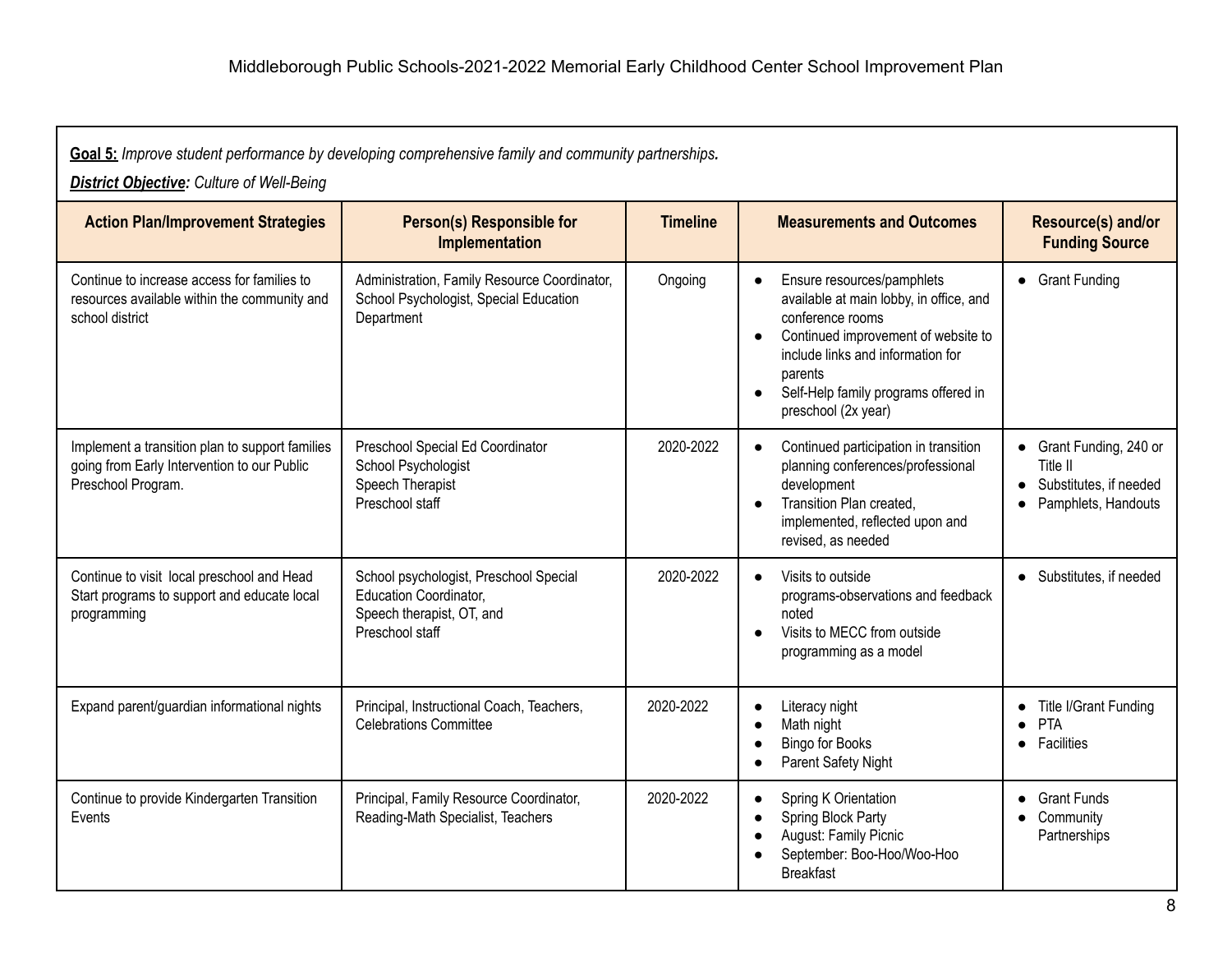|                                                                                                                                      |                                                                                                                                  |           | Summer Open Houses- Storytime<br>with the Principal<br>K Summer Scavenger Hunt<br>$\bullet$                                                                                                                                                                                                                                                                                                             |                                          |
|--------------------------------------------------------------------------------------------------------------------------------------|----------------------------------------------------------------------------------------------------------------------------------|-----------|---------------------------------------------------------------------------------------------------------------------------------------------------------------------------------------------------------------------------------------------------------------------------------------------------------------------------------------------------------------------------------------------------------|------------------------------------------|
| Maintain MOU with Self-Help-Head Start, and<br>Early Intervention                                                                    | Special Education Coordinator, Principal,<br>Preschool & Speech Teachers                                                         | 2020-2022 | Open communication with teachers<br>$\bullet$<br>and families, as well as Program<br>Directors around transition to public<br>programs<br>Updated MOU                                                                                                                                                                                                                                                   | • Preschool Program<br>Funding           |
| Plan proactive approaches to support Early<br>Intervention                                                                           | Special Education Coordinator,, Principal,<br>Family Resource Coordinator, Preschool &<br>Speech Teachers, Self-Help Partnership | 2020-2022 | Conduct frequent visits to local<br>$\bullet$<br>preschools for observations of<br>students<br>Provide strategies to support<br>$\bullet$<br>student's developmental growth and<br>acquisition of skills<br>Identification of students needing<br>$\bullet$<br>Early Intervention<br>• Coordinated Community<br>Engagement (CFCE)<br>Invite families to attend Self-Help<br>$\bullet$<br>special events | N/A<br>$\bullet$                         |
| Continue kindergarten library and fire station<br>visits                                                                             | Administration, Teachers, Town Librarian, Fire<br>Chief                                                                          | 2020-2022 | All classes visit library at least twice a<br>$\bullet$<br>vear<br>Visit to the fire department<br><b>Bike Safety</b><br><b>Halloween Safety</b>                                                                                                                                                                                                                                                        | Funding for SRO<br>$\bullet$             |
| Continue to provide pamphlets and<br>information regarding the importance of<br>maintaining confidentiality as a school<br>volunteer | Administrator, Teachers                                                                                                          | 2020-2022 | Parent volunteer brochure<br>$\bullet$<br>developed prior to start of school<br>year<br>Collection of signed Volunteer<br><b>Expectation and Confidentiality</b><br>Form from MECC volunteers<br>CORI Form completed and<br>approved prior to volunteering                                                                                                                                              | <b>General Supplies</b><br><b>Budget</b> |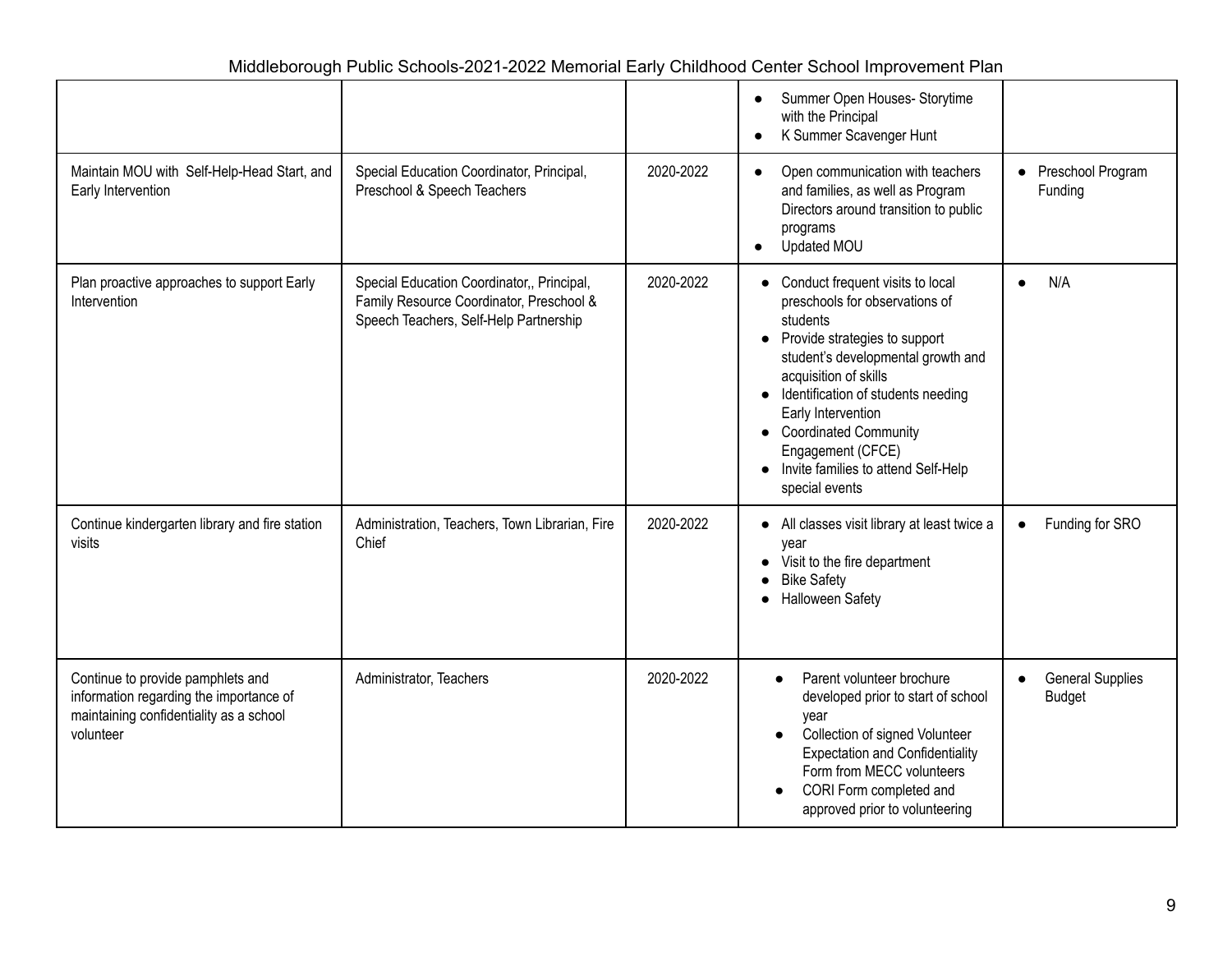| Regularly update MECC's website, Facebook<br>and Twitter accounts | Administration. Assistance from Tech. Dept. | 2020-2022 | Updated and maintain website,<br>Facebook and Twitter accounts<br>monthly | Access to Social<br>Media Accounts |
|-------------------------------------------------------------------|---------------------------------------------|-----------|---------------------------------------------------------------------------|------------------------------------|
|                                                                   |                                             |           |                                                                           |                                    |

 $\mathsf I$ 

| Goal 6: To provide and maintain a safe, physical and emotional environment that fosters personal growth, social skill development and respectful young citizens.<br>District Objectives: Culture of Excellence & Culture of Well-Being |                                                                                                                                       |                 |                                                                                                                                                                                                                                                                                |                                                                                                       |
|----------------------------------------------------------------------------------------------------------------------------------------------------------------------------------------------------------------------------------------|---------------------------------------------------------------------------------------------------------------------------------------|-----------------|--------------------------------------------------------------------------------------------------------------------------------------------------------------------------------------------------------------------------------------------------------------------------------|-------------------------------------------------------------------------------------------------------|
| <b>Action Plan/Improvement</b><br><b>Strategies</b>                                                                                                                                                                                    | Person(s) Responsible for<br>Implementation                                                                                           | <b>Timeline</b> | <b>Measurements and Outcomes</b>                                                                                                                                                                                                                                               | <b>Resource(s) and/or Funding</b><br><b>Source</b>                                                    |
| Maintain class sizes under 22<br>students with full-time Educational<br>Support Personnel.                                                                                                                                             | Administration                                                                                                                        | 2020-2022       | • Small class size with ESP support as<br>needed                                                                                                                                                                                                                               | <b>Budget</b>                                                                                         |
| Continue to educate faculty and staff<br>on the various SEL needs such as<br>anxiety and self-regulation strategies                                                                                                                    | Administration, Curriculum<br>Coordinator, Director of Pupil<br>Personnel, School Psychologist,<br>Teachers,                          | 2020-2022       | Teachers meeting on individual<br>$\bullet$<br>students<br>individual support plans developed<br>with families                                                                                                                                                                 | Grant funding<br>$\bullet$<br>Family Resource Center<br>$\bullet$                                     |
| Identify and develop interventions<br>for behavioral and social/emotional<br>needs directly related to SEL<br>screening ratings                                                                                                        | Administration, Teachers, School<br>Psychologist, BCBA, Special<br>Education, School Adjustment<br>Counselor, teachers, Support Staff | 2020-2022       | Screening tool implemented and<br>$\bullet$<br>analyzed<br>• Behavioral interventions plans created,<br>implemented and reviewed for<br>effectiveness<br>• Zones of Regulation used daily                                                                                      | Grants for intervention resources                                                                     |
| Implement Zones of Regulation,<br>school-wide                                                                                                                                                                                          | Administration, Teachers, School<br>Psychologist, BCBA, Special<br>Education, School Adjustment<br>Counselor, teachers, Support Staff | 2020-2022       | Whole group lessons on Zones of<br>Regulation are implemented and<br>reviewed<br>• Students demonstrate an<br>understanding and utilizing the<br>strategies and language as it applies to<br>Zones of Regulation<br>• Zones of Regulation implemented on a<br>consistent basis | Visual Charts/Posters/Books<br>$\bullet$<br>Interactive Charts used by<br>students<br>Websites/Videos |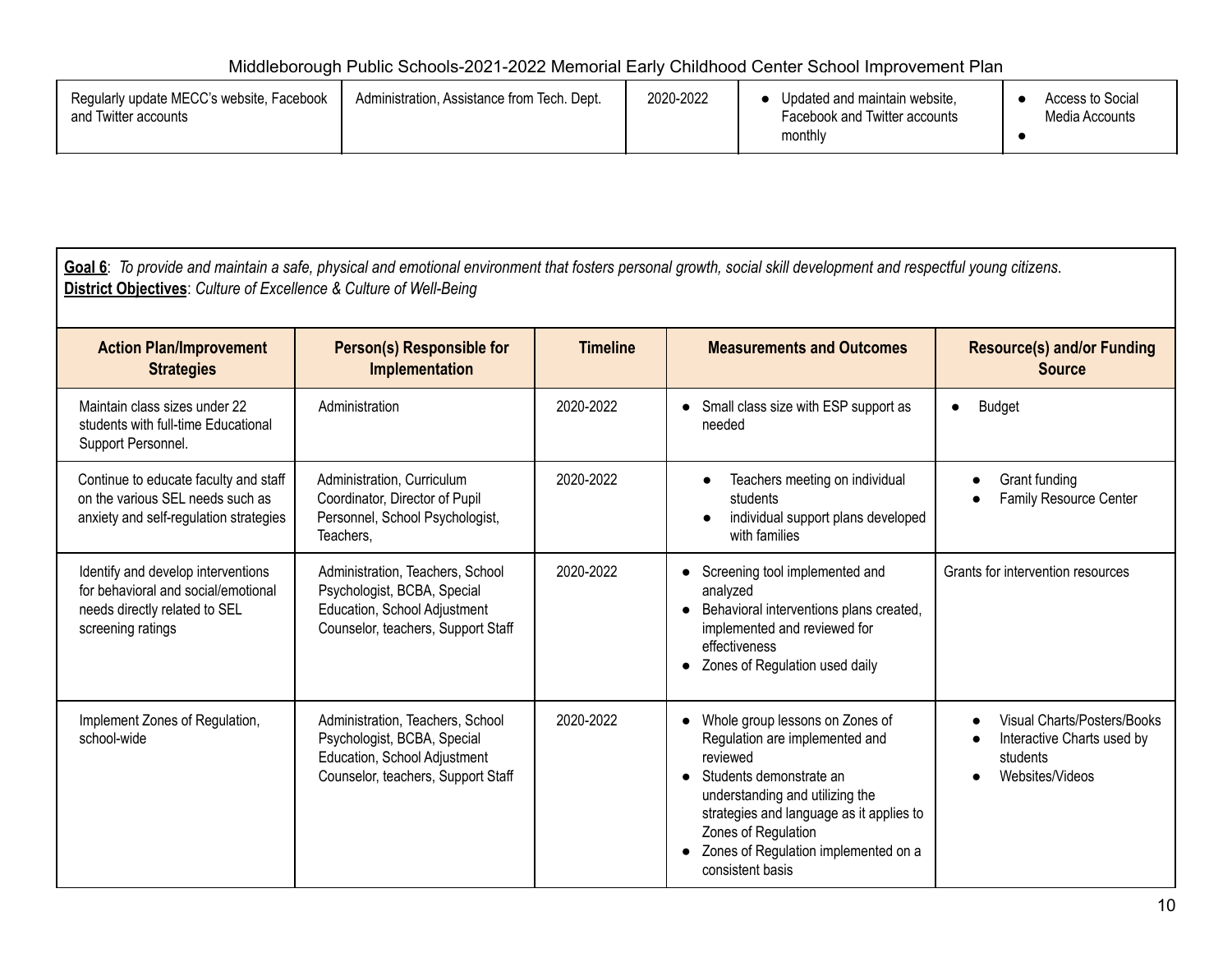| Hire a part time school adjustment<br>counselor to support student needs<br>on a weekly basis                                                                   | Principal, Director of Pupil<br>Personnel, Special Education<br>Administrator                      | 2020-2022 | School Adjustment Counselor hired<br>$\bullet$<br>Provides support to students and staff<br>Student services take place on a<br>weekly basis                                    | • Budget or Grant Funded                    |
|-----------------------------------------------------------------------------------------------------------------------------------------------------------------|----------------------------------------------------------------------------------------------------|-----------|---------------------------------------------------------------------------------------------------------------------------------------------------------------------------------|---------------------------------------------|
| Promote positive citizenship through<br>Word of the Month Program                                                                                               | Principal, Faculty and Staff                                                                       | 2020-2022 | Students nominated and recognized<br>Fine Dining<br>Use of Character Strong resources                                                                                           | • Budget<br>• Student Activity Account      |
| Maintain a school-based Emergency<br>Response Team to support<br>students/staff in need                                                                         | Administration, School Psychologist,<br>Teachers, Support Staff, Other<br>members of ERT/BERT Team | 2020-2022 | ERT team identified<br>Guidelines disseminated to staff<br>Protocol for data collection created<br>Safe space documentation forms<br>Safety Care training for identified staff  | Professional Development in<br>Safety Care  |
| Continue use of quiet, calm down<br>spaces with a variety of<br>strategies/tools available in each<br>classrooms to enable de-escalation<br>strategies to occur | Administration, School Psychologist,<br>Teachers, Other members of ERT<br>Team                     | 2020-2022 | Calm down spaces with tools will be<br>available in every classroom<br>Use of calm down space is observed<br>Each classroom will directly teach<br>strategies and tools for use | • Hands-on resources for students<br>to use |

Goal 7: To maintain safe facilities that promote a safe learning environment in alignment with 21st Century teaching and learning. **District Objective**: *Culture of Well-Being*

| <b>Action Plan/Improvement</b><br><b>Strategies</b>                      | Person(s) Responsible for<br>Implementation                                                                | <b>Timeline</b> | <b>Measurements and Outcomes</b>                                                                                                                         | <b>Resource(s) and/or Funding</b><br><b>Source</b>                          |
|--------------------------------------------------------------------------|------------------------------------------------------------------------------------------------------------|-----------------|----------------------------------------------------------------------------------------------------------------------------------------------------------|-----------------------------------------------------------------------------|
| <b>Maintain District Emergency</b><br>Response Team, (DERT)<br>protocols | Principal, DERT Team, Director<br>of Maintenance, Head<br>Custodian, Custodians, Faculty<br>and Staff, SRO | 2020-2022       | Trainings and practice drills take<br>place a few times a year<br>ALICE training of staff and<br>- 0<br>administrators as needed<br><b>DERT Meetings</b> | <b>Monthly Meetings</b><br><b>Emergency Response</b><br>resources for doors |
| Continue to address general<br>maintenance of MECC's<br>facilities       | Principal, Director of<br>Maintenance, Head Custodian,<br>Custodians                                       | 2020-2022       | Replace and repair lighting<br>$\bullet$<br>fixtures, foyer tiles and security<br>cameras, as needed                                                     | <b>MECC Maintenance Budget</b>                                              |